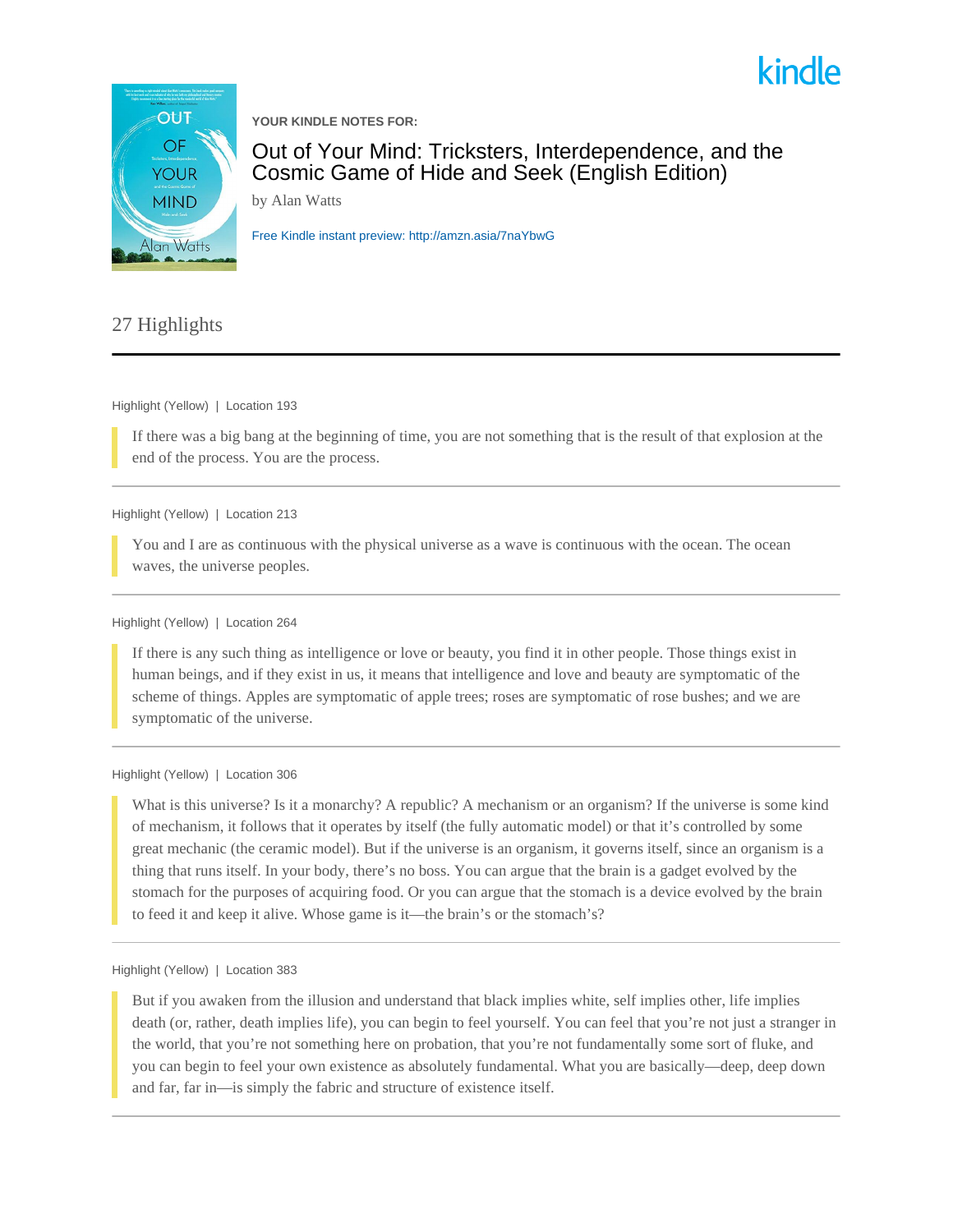#### Highlight (Yellow) | Location 456

In Zen, they say that when you attain satori, or enlightenment, the only thing left to do is have a good laugh. But Zen masters—every kind of master, for that matter—put up the barrier and run you through the mill, because they're simply playing your own game. Another Zen saying has it that whoever wants to study Zen should be beaten with a stick, because he or she was stupid enough to pretend that they had a problem in the first place. But you don't have a problem. You are the problem. You put yourself in this situation.

## Highlight (Yellow) | Location 512

Conscious attention is a designed function of the brain to scan the environment for trouble. And if you identify yourself as the troubleshooter, you define yourself as living in a perpetual state of anxiety.

#### Highlight (Yellow) | Location 565

Almost all spiritual disciplines—meditations, prayers, and so on—are ways of persisting in folly. They're methods of resolutely and consistently doing what you're already doing.

## Highlight (Yellow) | Location 660

So a thing happens of itself. You don't have to tell a fart it ought to happen—that puts it in a bind. It's just like telling a child to come and play its game in front of a crowded audience of relatives on Thanksgiving. It absolutely bugs children when you do that. This is the problem for every artist—dancers, musicians, painters, and so on—because artists make their living by playing. And playing on demand, particularly in public at such and such a time, is not an easy thing to learn. My friend Saburo Hasegawa refers to this contrivance as a "controlled accident."

#### Highlight (Yellow) | Location 668

But if we can maintain a sense of being Paul Jones while at the same time understanding we are the whole works, then that's a very marvelous and agreeable arrangement. If you can carry these two perspectives at once, you will experience a most remarkable harmoniousness. It will bring your life a great sense of joy and exuberance, because you know that all the serious predicaments of life are a game.

#### Highlight (Yellow) | Location 1081

the forest floor. They mold and rot and supply humus

#### Highlight (Yellow) | Location 1160

We must reverse our thinking and see that the past always flows back from the present—now is the creative point of life. For example, when you forgive someone, you change the meaning of the past. Or when you're reading a sentence in German or Latin where the verb awaits you at the very end, it's only then that you find out what the sentence means. The present is always changing the past.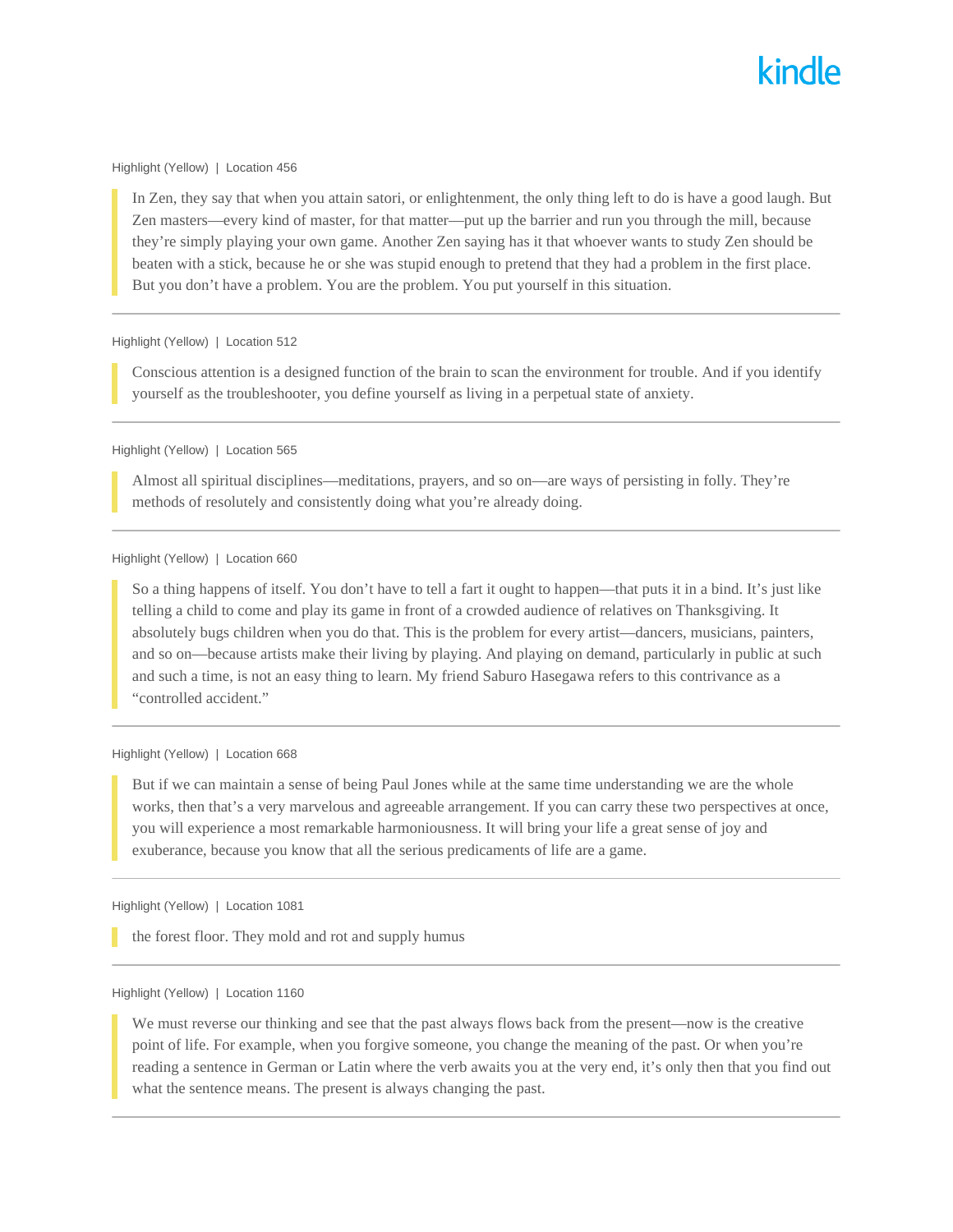#### Highlight (Yellow) | Location 1712

This illusion of beating the game is dissipated by the koan. They say that working on a koan is like a mosquito biting an iron bull—it's the nature of a mosquito to bite, but it's the nature of an iron bull to remain unbitten.

#### Highlight (Yellow) | Location 1726

So this method of Zen training only works for someone who will be satisfied by nothing else in the world—they just have to do it. And that's why this method isn't suitable for the modern age, and why most Japanese temples are relatively empty. In fact, most temples that have remained open have become old and set in their ways they're very fixed and traditional, and a lot of what they do is meaningless. Zen is certainly not going to last in that form. It's even common—and has been since the time of Hakuin—for masters to expect students to answer koans in a prescribed way

#### Highlight (Yellow) | Location 1887

The difference between seriousness and sincerity is that seriousness is someone speaking in the context of the possibility of tragedy. Things might go absolutely wrong, so I put on a serious expression like a soldier on parade or someone in court or church. Everything is a matter of life and death. Which brings up the fundamental question: "Is God serious?" And—obviously—the answer is "No." And so the supreme self is quite useless. It doesn't matter, because it transcends all values of what is better or worse, what is up or down, what is good or bad. It weaves the world so that good and bad play together like the black and white pieces in a game of chess.

#### Highlight (Yellow) | Location 1945

In chess, if you play an opponent who can always defeat you, you'll soon stop playing with them, just as you'll stop playing with someone you can beat all of the time. But if there remains a certain uncertainty of outcome, and you win some of the time, then it's a good game.

#### Highlight (Yellow) | Location 2102

There's a famous Zen story of a monk sitting in meditation. The master comes along and asks, "What are you doing?" And the monk replies, "Oh, I'm meditating so I can become a Buddha." Well, the master sits down nearby, picks up a brick, and starts rubbing it. And the monk asks, "What are you doing?" The master says, "Oh, I'm rubbing this brick to make it into a mirror." And the monk says, "No amount of rubbing a brick can turn it into a mirror." To which the master replies, "And no amount of zazen will turn you into a Buddha." They don't like this story very much in modern-day Japan.

Highlight (Yellow) | Location 2128

To understand yoga, you should read Patanjali's Yoga Sutra. There are so many translations, and I'm not sure which is the best.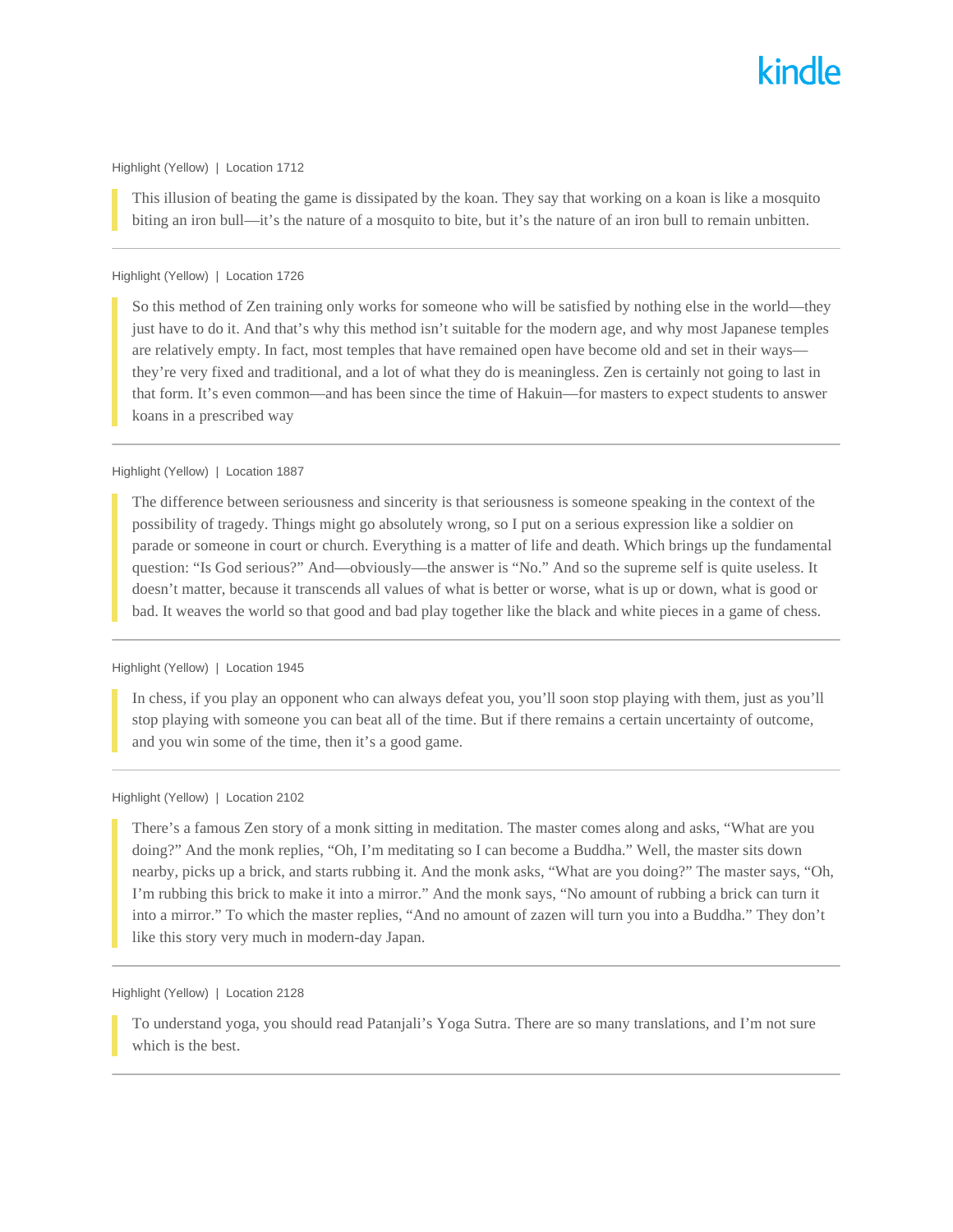#### Highlight (Yellow) | Location 2189

How do you get people to trust life? You have to trick them. They won't jump into the water, so you have to throw them in. And if they're very unwilling to be thrown in, they're going to take diving lessons or read books about diving or do preliminary exercises or stand at the edge of the diving board and inquire which is the right posture until somebody comes up from behind and kicks them in the butt to get them in the water.

### Highlight (Yellow) | Location 2216

It was the only way to cross castes, and through literacy, our caste system eventually began to break down, because we got the idea of choosing one's own vocation—that is, not simply following what one's parents did.

## Highlight (Yellow) | Location 2232

Rugged individualism always leads to conformism. People get scared, they herd together, they wear the same clothes, and the clothes just get duller and drabber.

### Highlight (Yellow) | Location 2243

That's why wise kings keep court fools—the fool reminds the king that he's going to die, that he's mortal. The fool lets the king know that there are forces and domains way, way beyond that of the king's. But that's very difficult for a democracy to realize, because it's insecure. That's why in our present world, it's nearly impossible to abandon your nationality. As Henry David Thoreau put it, "Wherever you may seek solitude, men will ferret you out and compel you to belong to their desperate company of odd fellows."

## Highlight (Yellow) | Location 2288

Now, the Buddha formulated his teachings to be very easy to remember—all Buddhist scriptures are full of mnemonic tricks. Things are numbered in ways that are easy to remember. So the Buddha proposed the Four Noble Truths: dukkha, trishna, nirvana, and marga. His main concern was the first one—dukkha—which means "suffering, pain, frustration, and chronic dis-ease." It's

## Highlight (Yellow) | Location 2363

If you say what it is that you see, you erect an image and an idol, and you misdirect people. So it's better to destroy people's beliefs than to give them beliefs. I know it hurts, but it's true. It's what cracks the eggshell and lets out the chick.

#### Highlight (Yellow) | Location 2377

It's all right to read the Dhammapada or the Diamond Sutra or the Lankavatara, but when you get mixed up with the larger Prajnaparamita and all those things, you're in deep water.